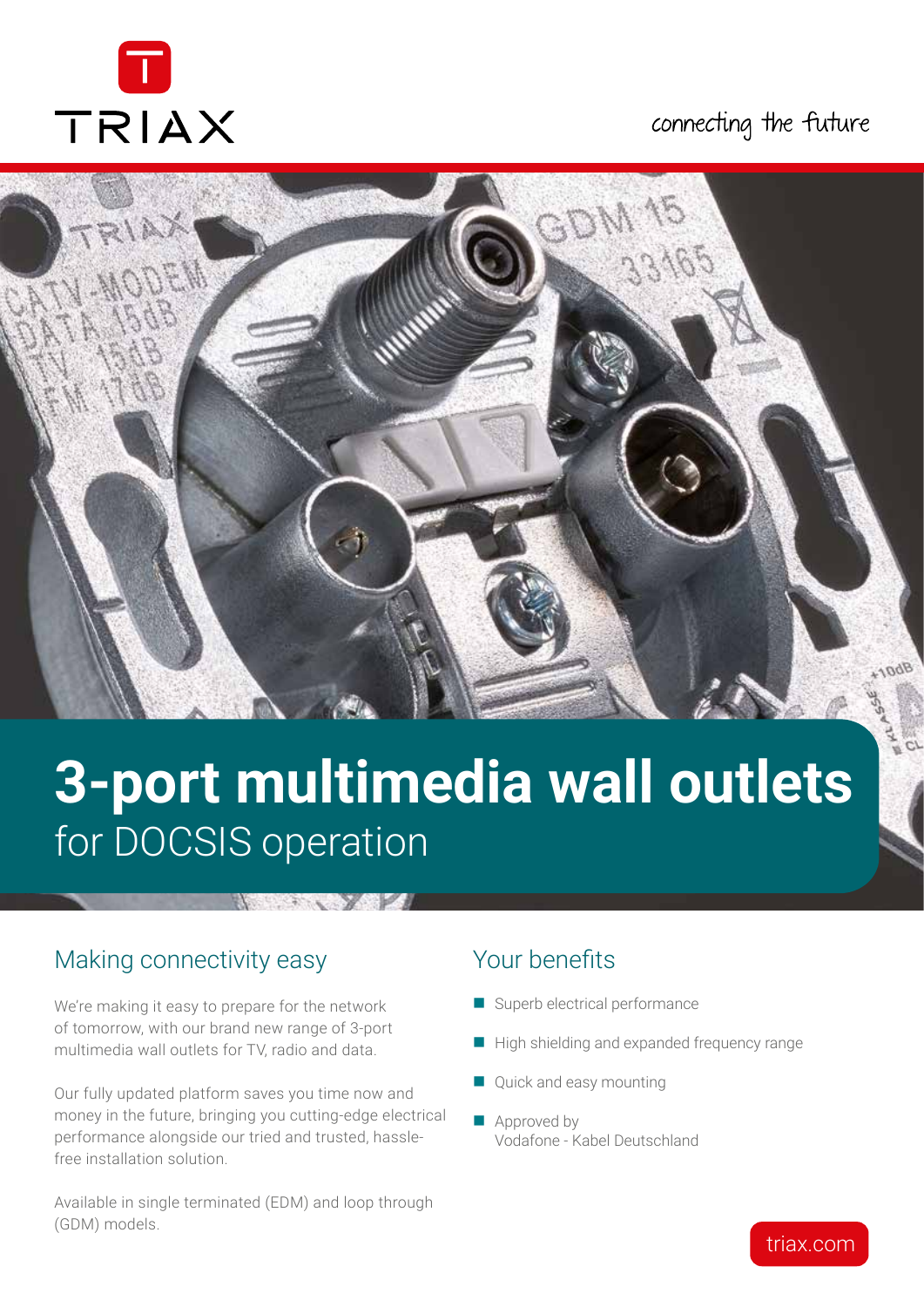

# Future ready engineering

THE DOCSIS OUTLET SOLUTION

As the demand for ever higher bandwidth grows, users expect a high quality, reliable service from their CATV provider. At TRIAX we're proud to have developed an outlet solution that exceeds technical demands while making the installation process a breeze. We're taking the pain out of your network upgrade.

Our expanded frequency range gives you all you need to exploit the blistering data speeds of future DOCSIS 3.1 network upgrades, whilst supporting today's standards.

By choosing to upgrade with our fully updated platform, you can expect:

## Future proof operation

Frequency range of 5-1200-1800 MHz for all levels of DOCSIS 3.1 migration – still compatible with standards. (5-65MHz Data return path, 87.5-108MHz Radio, 109-862MHz TV)

## Unrivalled reliability

- High isolation between Data and TV ports, and low intermodulation, suppress TV signal interference caused by upstream modem traffic.
- Class A+ 10dB screening attenuation protects against ingress and LTE interference.
- IEC-standard contacts for cables and connectors guarantee reliable and long lasting operation.

## Clear cost savings

- **Low insertion loss, finely graded tap losses:** the flattest possible frequency response means less amplifier power in the network.
- Tried and trusted push-lock mechanism: unbeatably fast and efficient installation.

# **Hassle-free installation**

#### **PUSH-LOCK TERMINAL**

Rapid mounting. Firmly secured. Released at the press of a button.

#### **NEW RETAINING RING GEOMETRY**

Universal for renowned ranges of switches. For easy aligning and improved mould closure.

#### **REDUCED DEPTH AND DIAMETER**

Easy to insert into flush-mounted socket box.

#### **WASTE EDGES AT FRAME CORNERS**

Well equipped for ranges of round switches (Can be broken off if necessary).



THIRD KEYHOLE

Improved fixing in hollow-wall flush-mounted socket box.

## .. NOVEL CLAW FASTENING & CLOSE-FITTING CLAW FORM

Trouble-free installation in and removal from flush-mounted socket box, also with cordless screwdriver (PZ 1-bolt).

# **LOCKABLE HINGED CLAMP**

Comfortable in all mounting positions.

## **INNER CONDUCTOR TERMINAL IN BOX CENTER**

Facilitates the connection of short cable ends when socket boxes are replaced.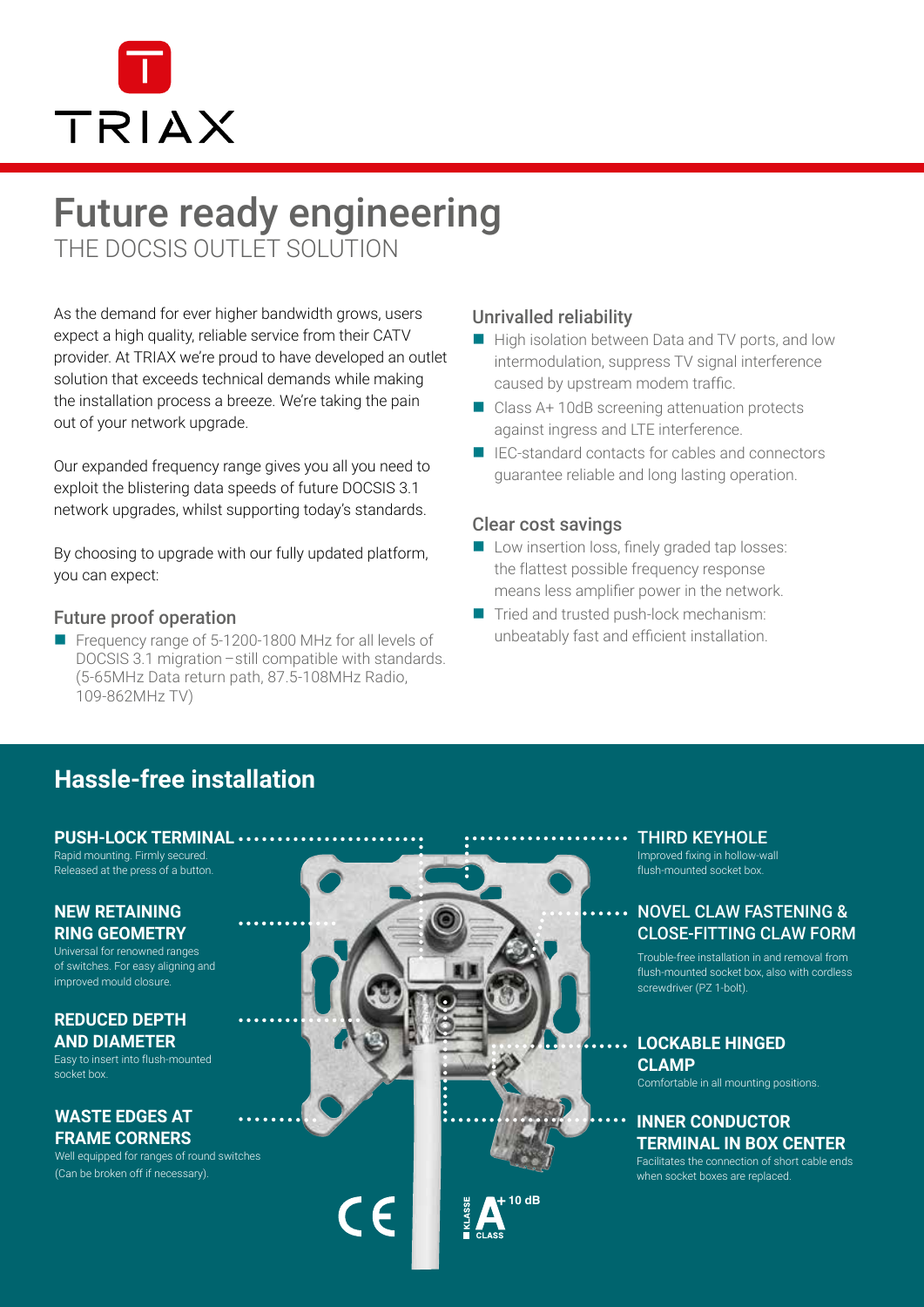## More on DOCSIS

Cable TV networks, traditionally relied upon purely for signal distribution, are facing increasing demand for high-speed broadband, with upstream data flow now as critical as downstream data and broadcast signals.

DOCSIS, available in versions 2.0, 3.0 and the latest 3.1 edition, specifies the way signal flow is managed over coaxial connections, and how it interfaces with attached devices such as cable modems. It can accommodate a multitude of network configurations that have evolved differently over time, so operators are still free to use any configuration that best suits them.

Our 3-port multimedia outlets isolate TV, Radio and Data signals in order to avoid mutual interference – particularly important given a cable modem's high return path transmission levels.

If the 65 MHz return path range of today is extended to 85, 204 or 400 MHz in line with DOCSIS 3.1, so should the downstream range also be increased to one of the recommended upper band limits (1006, 1218 or

1784 MHz) – so we've designed our Data ports for the entire 5 to 1800 MHz frequency range (EDM 6 and all GDM models).

Extending the upstream range beyond 65 MHz proves to be more of a challenge, as radio transmission is inevitably blocked. Since the FM socket no longer serves a purpose, it can be closed with a terminating resistor. The return path block filter on the TV/FM path is designed for upstream up to 65 or 85 MHz.

The specially developed directional couplers also achieve high isolation between the DATA and TV ports for return paths up to 204 or 400 MHz, and can be easily increased at a later stage if required by attaching a small TRIAX filter on the TV port, which means the socket needn't be replaced when the network is upgraded.

TRIAX also supplies outlets with a switchable 65/85  $\leftrightarrow$ 204 MHz upstream filter (our 'DS' models) – contact us and we'll be happy to discuss all your needs.

# Mounting in detail

#### Open

Simply use a screwdriver to lever out the hinged clamp at the recess. In order to allow a free mounting position, tilt the clamp into fixing position.

#### Insert

The technology for inner conductor contact. Simply insert the stripped coaxial cable into the spring contact until it stops – it's held securely. In order to remove the cable, just press the button.



Close the hinged clamp and screw tight. Insert the socket body, align it using the straight edges and anchor it by tightening the claw screws. PZ 1 screws for cordless screwdrivers are required.